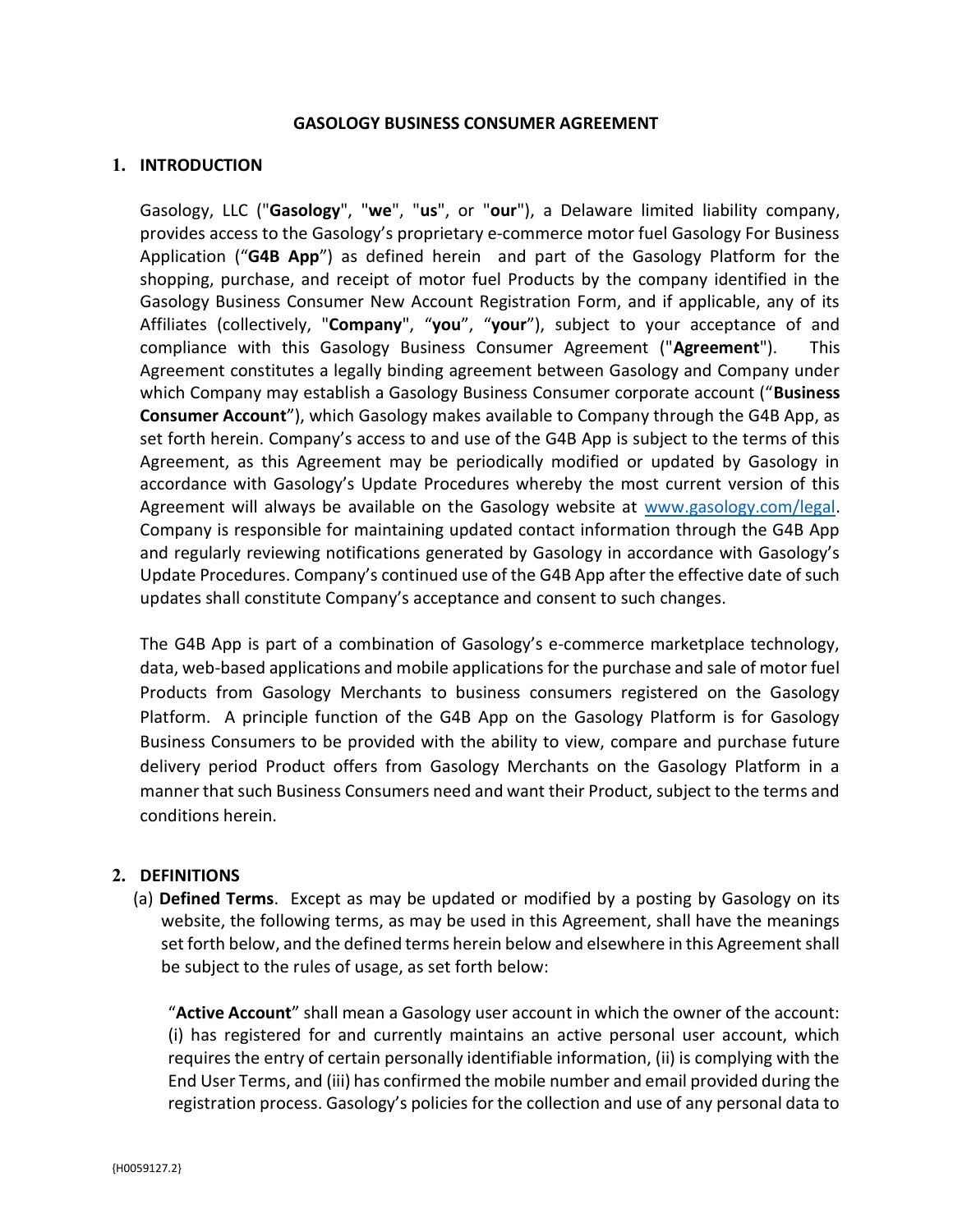> establish an Active Account shall be as set forth on the Gasology Privacy Policy, available at www.gasology.com/legal, as may be periodically updated by Gasology in accordance with Gasology's Update Procedures.

> "Affiliate" shall mean an entity that, directly or indirectly, controls, is under the control of, or is under common control with a party, where "control" means having (i) more than fifty percent (50%) of the voting stock or other ownership interest, (ii) the majority of the voting rights of such entity, (iii) the ability to ensure that the activities and business of such entity are conducted in accordance with the wishes of the controlling entity or (iv) the right to receive (a) the majority of the income of that entity on any distribution by it of its income or (b) the majority of its assets on a winding up of the affairs of such entity.

> "Application Data" shall mean all Business Consumer Account information, vessels information, Transactions and Transaction Charges, Product delivery and receipt information, invitations sent and received between parties, delivery costs, prices, search results and other information including general data and metadata gathered and displayed on the Platform.

> "Authorized User" shall mean an individual authorized to use and link to Company's Business Consumer Account, or an individual that is authorized to use Gasology Platforms in connection with the Business Consumer Account.

> "Business Day" shall mean any day except any Saturday, any Sunday, any day which is a federal legal holiday in the United States or any day on which banking institutions in the State of New York are authorized or required by law or other governmental action to close.

> "Data Protection Law" shall mean all laws and regulations applicable to the Personal Data under this Agreement.

> "End User Terms" shall mean the terms and conditions applicable to all Users of the Platform, available at www.gasology.com/legal, as such may be periodically updated by Gasology in accordance with Gasology's Update Procedures.

> "G4B App" means Gasology's proprietary e-commerce motor fuel applications developed for use under the terms and conditions set forth herein by Gasology Business Consumers to access Gasology Platforms for the shopping, purchase and receipt of motor fuel Products and the related additional features and services of the application.

> "Gasology Business Consumer" shall mean a registered Gasology business that has been given permission by Gasology to use the G4B App on the Platform.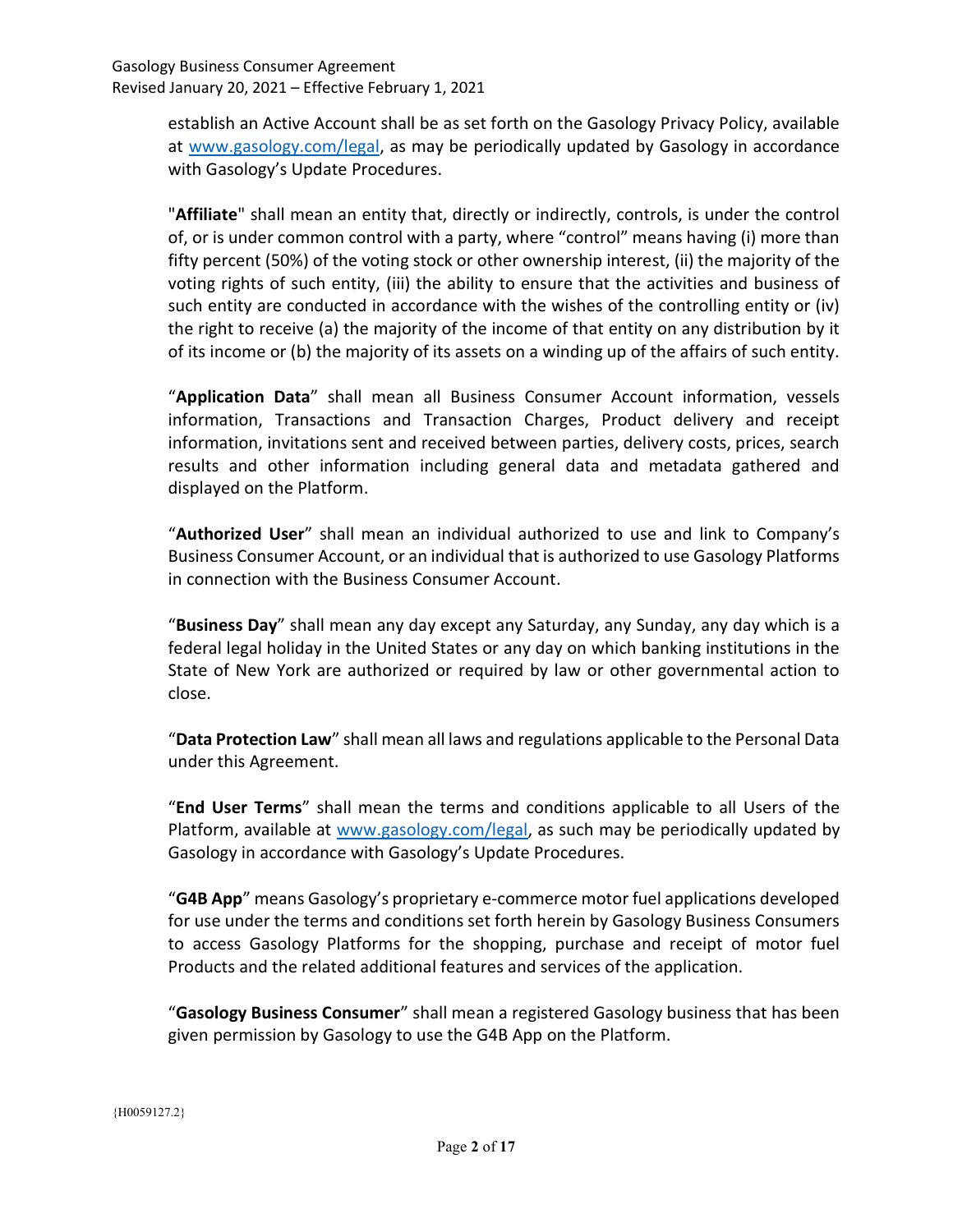> "Gasology Driver App" shall mean Gasology's mobile application or mobile website mobile.Gasology.com required for mobile use of the Gasology Platform, as may be suspended, updated or enhanced (including new versions thereof) by Gasology from time to time.

> "Gasology Entities" shall mean Gasology, its Affiliates, and its and their officers, directors, consultants, contractors, agents, attorneys, employees, partners, and third-party service providers.

> "Gasology Merchant" or "Merchant" shall mean an independent third-party motor fuel supplier and/or distributor registered as a "Merchant" on the Gasology Platform.

> "Gasology Platform" or "Platform" shall mean the combination of Gasology's ecommerce marketplace technology, data, web-based applications and mobile applications, including the G4B App, for the purchase and sale of motor fuel Products.

> "Information Security Breach" shall mean an Information Security Incident that results in a determination by Gasology that information security was actually compromised on Gasology's servers or systems, and that Company's Linking Data was compromised.

> "Information Security Incident" shall mean one or more occurrence related to assets or the environment indicating a possible compromise of policies or failure of controls, or an unmapped situation that can impact security.

> "Linking Data" shall mean the data requested in the G4B App which is necessary for the authentication and verification of Users to be provided access by the Company's Business Consumer Account, as set forth herein in Section 4(c)(i).

(a) "Merchant Performance Guarantee" shall mean the unconditional and irrevocable guarantee contained in each Gasology Merchant Agreement of (i) the specific performance by each Merchant who enters into a Transaction on the Gasology Platform, of the due and prompt delivery of Product by such Merchant in volumes, amounts, prices and for specific time periods as contracted through the G4B APP; and (ii) the observance and fulfillment of all terms, conditions, covenants, agreements, indemnities, liabilities and obligations of any kind whatsoever with respect to such Transaction. The Merchant Performance Guarantee includes the "cost of cover" obligations on the Gasology Merchant, such that if the Gasology Merchant is for any reason unable to deliver Product to Company in accordance with the terms in this Agreement, such Gasology Merchant would be required to source the Product from another merchant and specifically perform with delivery of alternatively-sourced Product of the same or greater quality as the Product purchased, or, should the Gasology Merchant fail or refuse to perform, Company would have the right and option to source and secure the requisite Product from another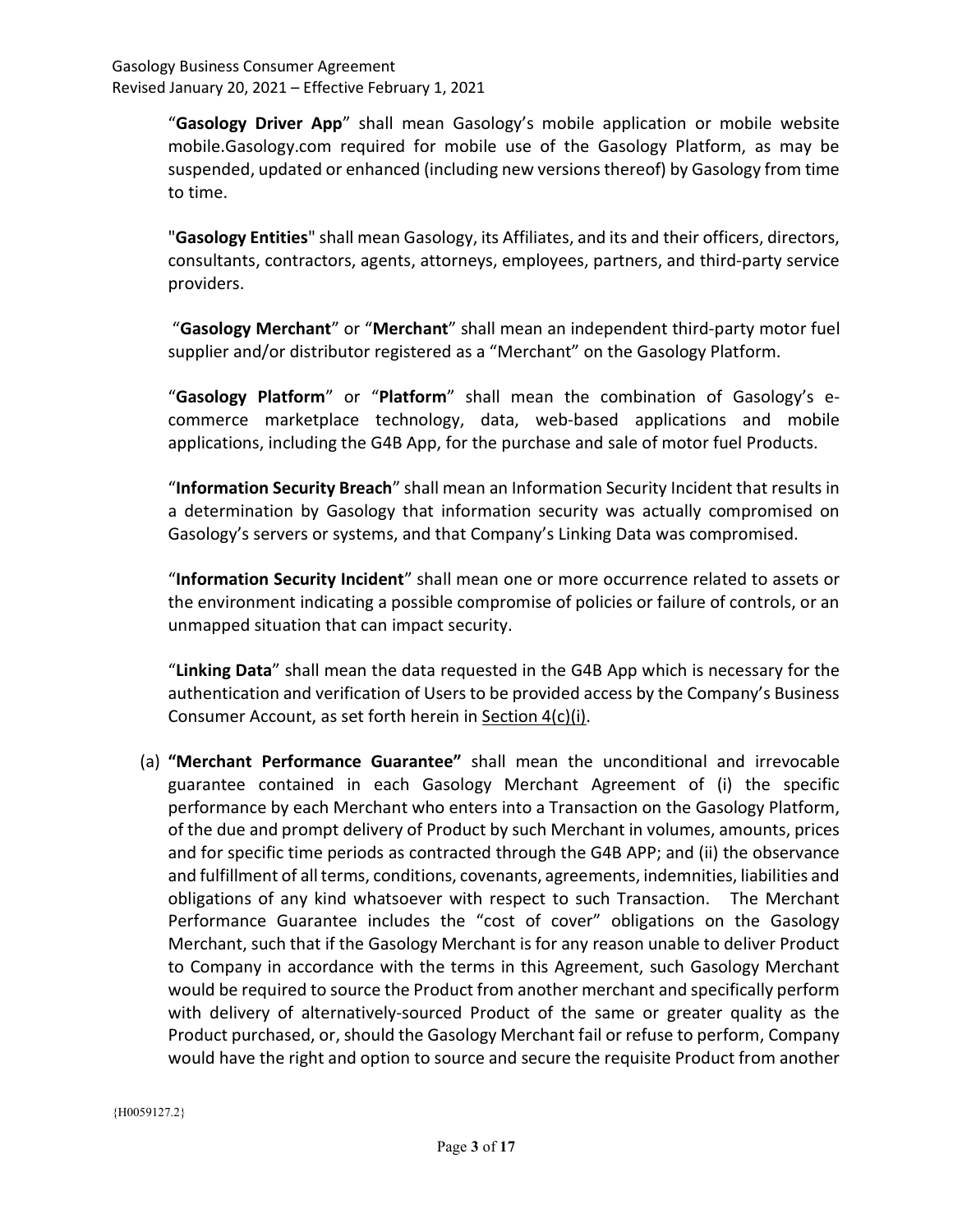source, and should the Transaction Costs be higher, the Gasology Merchant shall be liable to Company of the cost of cover to secure the requisite Product.

"Person" shall mean a natural person or any entity (such as a partnership, company, association or corporation) considered as having many of the rights and responsibilities of a natural person.

"Personal Data" shall mean any information in connection with this Agreement that can reasonably be used to identify a Person, or that may otherwise be considered personal data.

"Product" shall mean a specific type, grade and specification of motor fuel offered for sale by Gasology Merchants on the Gasology Platform, for which a detailed schedule of such Products can be found at www.gasology.com/products, which may be periodically updated by Gasology in accordance with Gasology's Update Procedures.

"Product Costs" shall mean the Transaction Charges for a Product, less the Gasology Fees payable by Merchant to Gasology in connection with such Product(s), as applicable.

"Transaction" shall mean any and all purchases of Product on the G4B App between a Gasology Merchant and the Company, under the terms of this Agreement. Company acknowledges that Gasology and the Gasology Platform, including the G4B App are ecommerce tools that facilitate the Merchant's ability to offer Products for sale and the Company's ability to purchase such Products offered by such Merchants, whereby Gasology is not a party to such a Transaction and that the respective Merchants provide performance guarantees for all Products transacted on the Gasology Platform. Gasology will assist Company in resolving Merchant performance for such Transactions, subject to the terms of this Agreement.

"Transaction Charges" shall mean the sum of all costs incurred on behalf of the Company by Authorized Users or Administrators of the Company's Business Consumer Account, for the purchase of Product(s) and related services obtained through the use of the G4B App.

"Update Procedures" shall mean the procedures that Gasology will undertake to inform a User and/or Company of changes to this Agreement, the Gasology End User Terms of Service Agreement, related fees or other matters that, in Gasology's sole discretion are deemed material. Gasology will notify affected Users via an email to the email associated with the User's registration information of upcoming updates or changes, and when such changes will become effective. By continuing to access or use the G4B App after such changes have become effective, Users agree to be bound by such updates and changes.

"User" shall mean any Person that has completed or caused to have been completed the Gasology user registration process, accepted and agreed to the Gasology End User Terms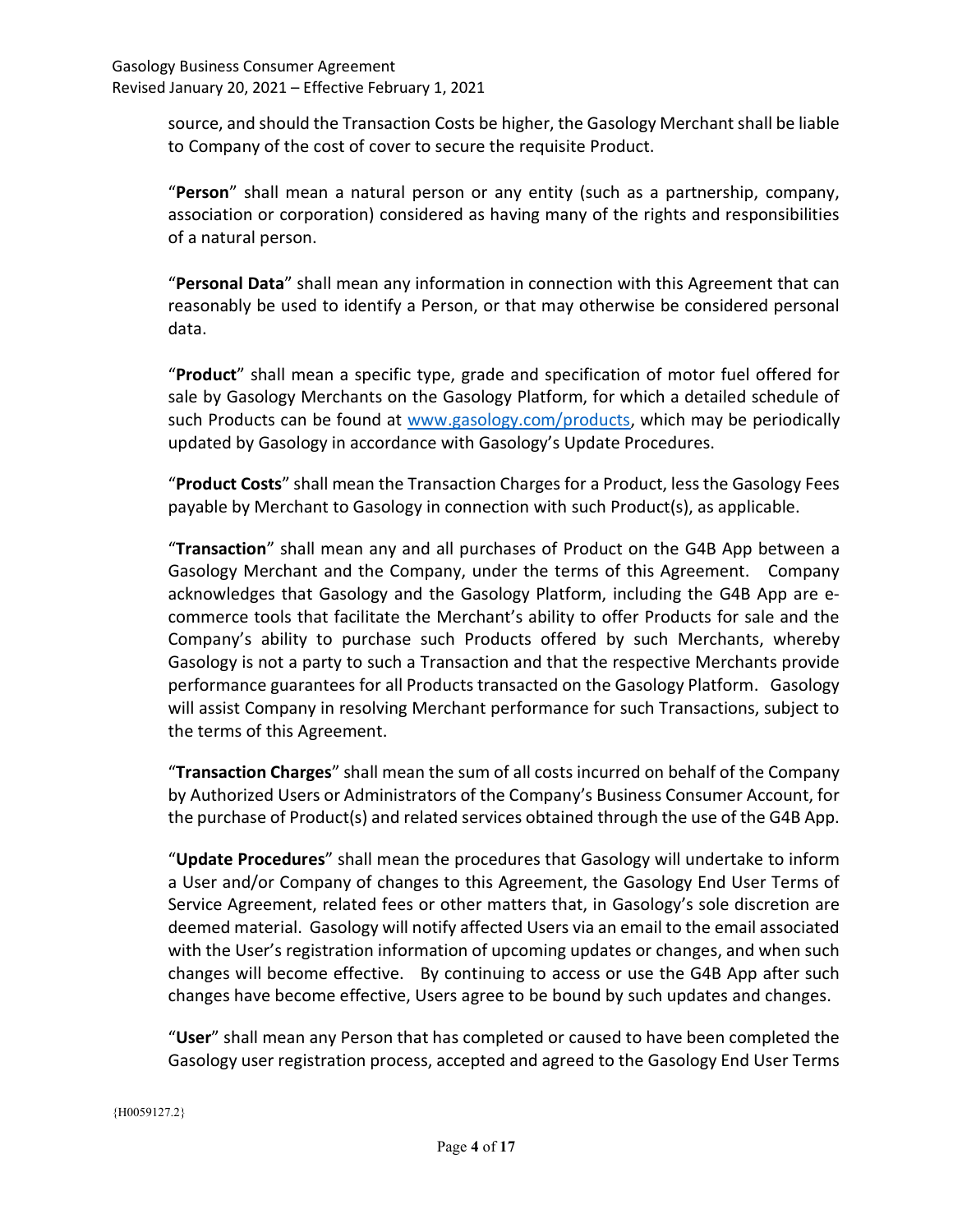of Service Agreement, available at www.gasology.com/legal, and having an Active Account with Gasology.

(b) Rules of Usage. Defined terms will be given their common and ordinary meanings when they appear uncapitalized in the text. Undefined terms will be given their common and ordinary meanings pursuant to custom and industry parlance. Unless the context in this Agreement otherwise clearly requires: (i) the definitions of terms will apply equally to the singular and plural forms of the terms defined; (ii) whenever the context may require, any pronoun will include the corresponding masculine, feminine and neuter forms; (iii) the words "include", "includes" and "including" will be deemed to be followed by the phrase "without limitation"; (iv) the verb "will" shall be construed to have the same meaning and effect as the verb "shall"; and (v) any definition of or reference to this Agreement will be construed as referring to such agreement as may be amended, supplemented, substituted, novated, assigned or otherwise modified (subject to any restrictions on such amendments, supplements, substitutions, novations, assignments or modifications set forth in this Agreement).

# 3. ACCOUNT ADMINISTRATION

- (a) Company Registration and Access to G4B App. Upon execution of this Agreement, Gasology will establish a Business Consumer Account for Company that will enable Company to access Gasology's browser-based online registration for the G4B App ("Registration"). Gasology's contact with Company shall be by way of any individual representative designated by Company as an "administrator" through the Registration ("Administrator"). In addition the Registration will enable Company to (a) invite and authorize users ("Authorized Users") and establish permissions on the G4B App, (b) add and remove Administrators, and (c) manage and update Company payment methods, treasury information and other related information on file regarding Company. Gasology agrees to use commercially reasonable efforts to provide the G4B App to Company as set forth herein.
- (b) Administration. Company shall appoint a primary Administrator but may also appoint other authorized Administrators at its discretion. Company agrees to (a) maintain all G4B App Administrator login credentials in confidence, (b) only permit an authorized Administrator to access the Administrator sections of the G4B App, and (c) update as necessary all information of the primary Administrator and other authorized Administrators to ensure that it is current, accurate, and complete. Company shall be responsible for all activity that occurs under its G4B App Administrator login credentials.
- (c) Authorized User and Administrator Updates. It is Company's sole responsibility to keep and maintain an accurate list of current Authorized Users and Administrators authorized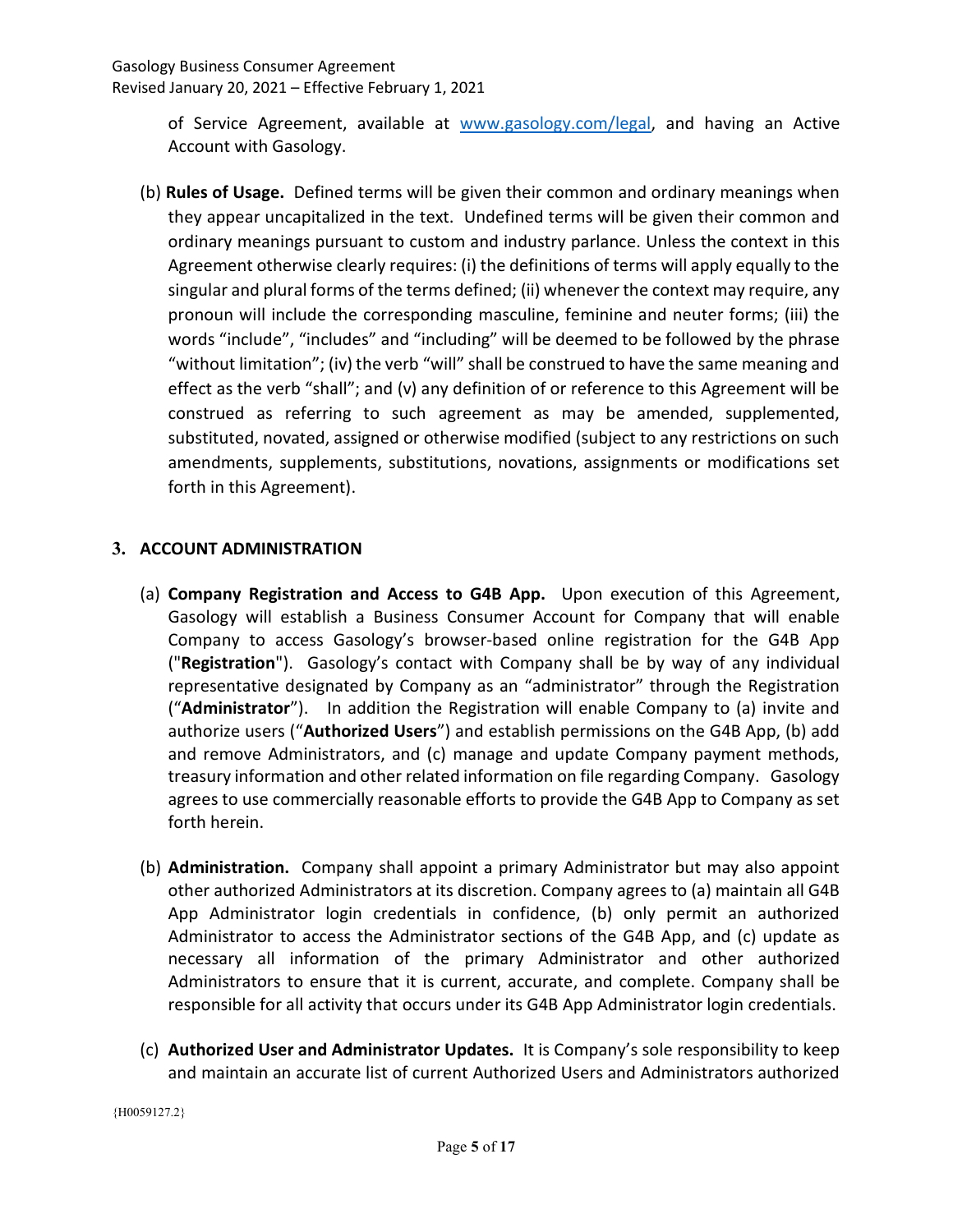to purchase motor fuel Product purchases to Company's Business Consumer Account. Gasology may in its discretion periodically review the current list of Authorized Users and Administrators, as may be the case, to maintain and support the Gasology Platform and to ensure compliance with this Agreement.

- (d) Responsibility for User Activity. Company agrees that Company is responsible for all Transaction Charges incurred by Authorized Users and Administrators via the Company's Business Consumer Account, regardless of whether or not such Transaction Charge received appropriate internal approvals from the Company. Further, Company agrees that Gasology shall not be responsible for Transaction Charges incurred by an Authorized User or Administrator, as may be the case, after Company has attempted removal of such Authorized User or Administrator from the Business Consumer Account to the extent Company provides incomplete or inaccurate Authorized User or Administrator removal information via the G4B App. Finally, as between Company and Gasology, Company shall be responsible for the Transaction Charges incurred due to fraudulent or other unpermitted activity on the part of an Authorized User's or Administrator's use of the Business Consumer Account to access Gasology Platforms. Company shall notify Gasology promptly upon discovery of any fraudulent or unpermitted activity occurring under Company's Business Consumer Account.
- (e) Restrictions. Company agrees to use the Business Consumer Account and G4B App solely as set forth in this Agreement. Company shall not, and shall not authorize others to, (a) decompile, disassemble, reverse engineer or otherwise attempt to derive the source code or underlying technology, methodologies or algorithms of the G4B App, Gasology Platform or any application related thereto, except to the extent specifically allowed by applicable law, (b) sublicense, lease, rent, sell, give or give access to, or otherwise transfer or provide the G4B App or the Gasology Platform to any unaffiliated third party, (c) upcharge, increase or otherwise modify the Transaction Charges for any usage of the Gasology Platform, or (d) impose any additional fees or charges on an Authorized User or Administrator related to use of the G4B App or the Gasology Platform. Gasology reserves all rights not expressly granted to Company, including Authorized Users and Administrators, under this Agreement.

# 4. USAGE OF G4B APP.

(a) Access to G4B App. Upon execution of this Agreement, Gasology will use commercially reasonable efforts to enable Company to access the G4B App which will enable Company to (a) create and maintain a Business Consumer Account, (b) view a current list of all Authorized Users and Administrators with access to the Company's Business Consumer Account, (c) add and remove Authorized Users to the Company's Business Consumer Account, (d) disable any or all current Authorized Users from the Business Consumer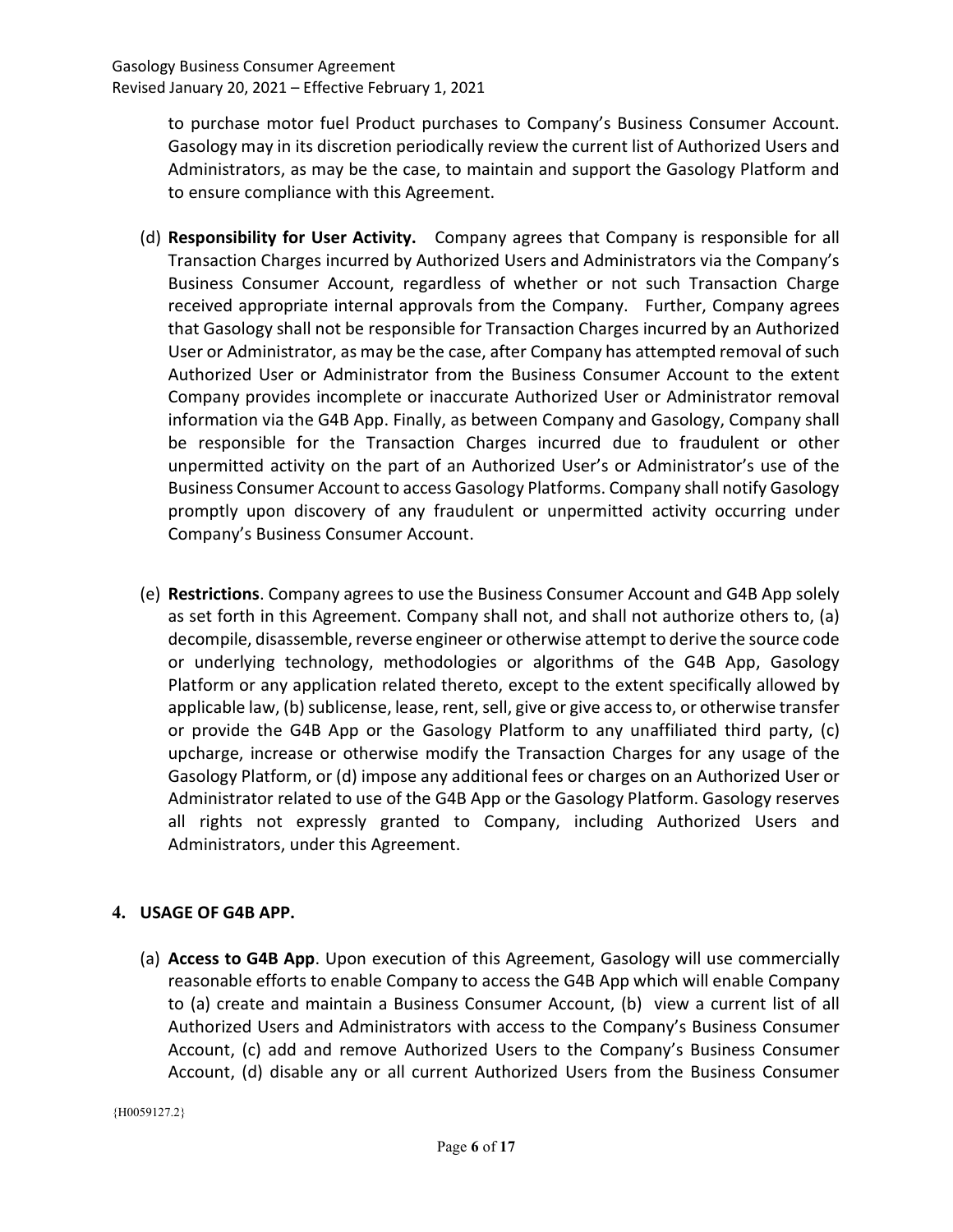Account, and (e) authorize Users to have the ability to buy Products on the G4B App on behalf of the Company, and (f) authorize Users to perform other functions on the G4B App.

# (b) Active Account Required.

- (i) Active Account. Company acknowledges and agrees that in order for an individual to be considered an Authorized User on G4B App, such individual or the Person for which such individual is acting, must have an Active Account at all times in which they intend to use the G4B App.
- (ii) Violations. Company acknowledges that certain Authorized Users may be suspended or banned from use of the Gasology Platform due to violations of the End User Terms ("Violations"), and that Gasology shall have no obligation or liability related to an Authorized User that is unable to obtain or maintain an Active Account due to Violations. In the event that an Authorized User's Active Account is suspended or terminated pursuant to the End User Terms, such Authorized User's access to the Company's Business Consumer Account shall also be immediately suspended.

#### (c) Company Business Consumer Account Linking.

- (i) Linking Mechanics. In order to enable a proposed Authorized User to securely establish a link to a Company's Business Consumer Account, Company must use the G4B App to send a Gasology generated email invitation to the proposed Authorized User by providing the proposed Authorized User's: (i) full name, (ii) Company-issued email address, and (iii) all other mandatory information requested in the G4B App ("Linking Data"), which is necessary for authentication and verification purposes.
- (ii) Accuracy. Company shall ensure that Linking Data is accurate and complete, and Gasology shall not be liable to Company, an Authorized User, a proposed Authorized User or any other party with respect to inaccurate or incomplete Linking Data supplied by Company.
- (iii) Unlinking. Company may unlink an Authorized User from the Company's Business Consumer Account at any time by Company unlinking such Authorized User through the G4B App.
- (iv) Restrictions. Company agrees and shall cause each of its Authorized Users linked to their Business Consumer Account to use the G4B App solely as set forth in this Agreement and the End User Terms.
- (d) Responsibility for User Activity. Gasology reserves the right to suspend Company's participation in the G4B App and that of any Authorized Users for violations of this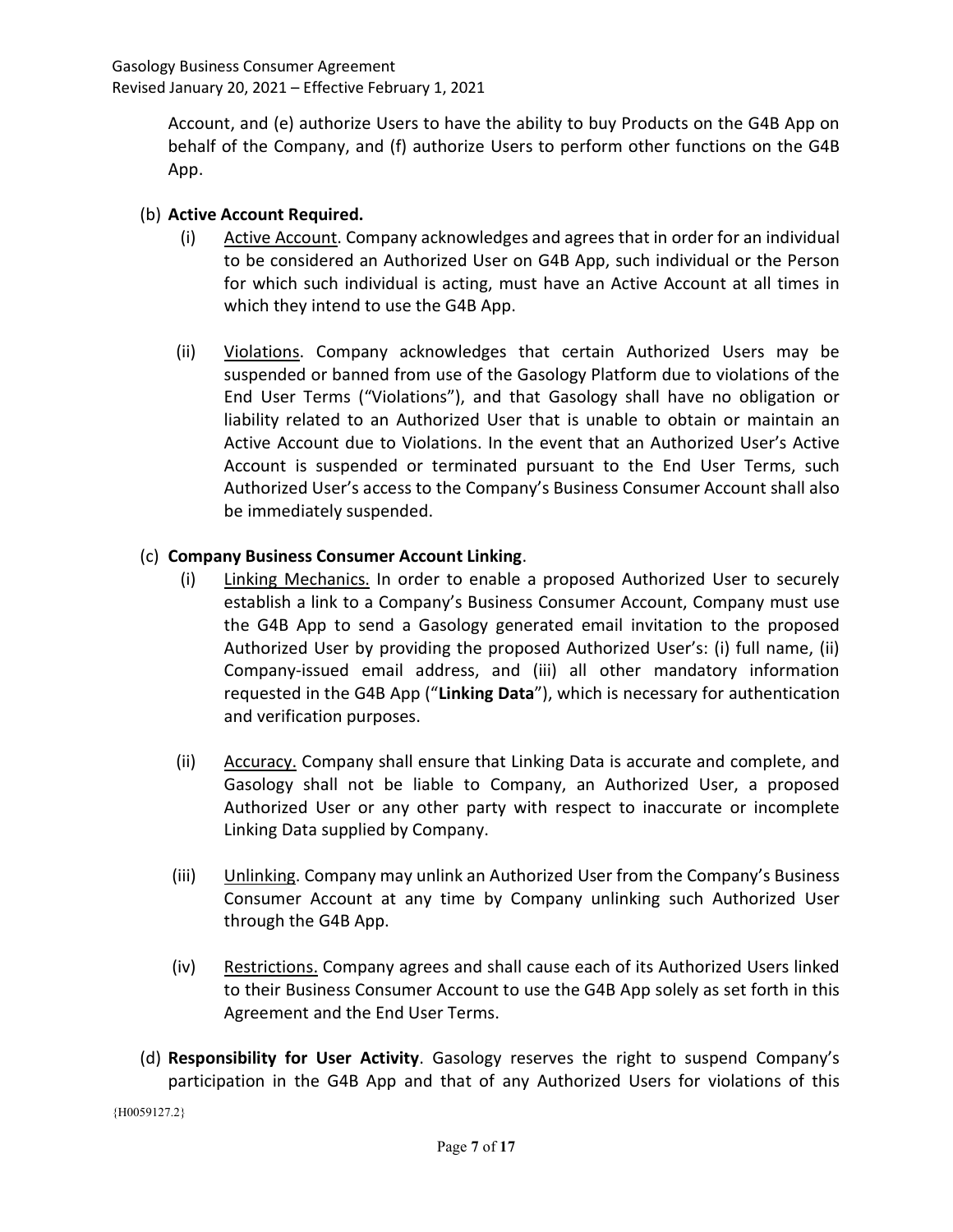Agreement or the End User Terms. In the event that an Authorized User's Active Account is suspended or terminated pursuant to the terms of this Agreement or the End User Terms, such Authorized User's access to the G4B App shall also be suspended.

# 5. TRANSACTION CHARGES AND PAYMENTS

- (a) Transaction Charges. All Transaction Charges shall be paid by Company in the ordinary course of use of the G4B App through the Gasology payment methods (credit card, debit card, or ACH) that have been established by the Company and setup in the Company's Business Consumer Account, unless Company has been provided with Merchant On Account terms, in which case Company shall be invoiced and shall remit all related Transaction Costs to the respective Gasology Merchant in accordance with Merchant On Account Terms.
- (b) Taxes. Unless otherwise indicated on the G4B App receipt, all Transaction Charges, each to the extent applicable, are INCLUSIVE of applicable excise and sales taxes. Unless otherwise indicated, Gasology Merchants are responsible for reporting and remitting all such taxes assessed on such Transaction Charges to the respective tax reporting authorities as required, including, but not limited to, all excise, sales, use, VAT or similar taxes. Gasology will provide a notification to Users of the Platform that certain tax calculation may vary from the taxes displayed on the Platform and that the User shall be responsible for any additional taxes that may be due on the date of delivery.
- (c) All Sales Final. All Transactions incurred on the G4B App are deemed firm and final, and all payments are nonrefundable except as may be expressly provided otherwise herein. Each party shall be responsible for its costs and expenses associated with its performance under this Agreement.
- (d) Merchant Performance Guarantee. In order to ensure the best possible outcome to all parties participating in the Platform, each Gasology Merchant, by entering into a Transaction on the Platform, is providing a Merchant Performance Guarantee in form and substance as herein defined. Company acknowledges that the Gasology Merchant shall be the primary obligor with respect to each such Merchant Performance Guarantee, and that Company will be the third party beneficiary of such Merchant Performance Guarantee, and Company further stipulates and acknowledges that the obligations of Gasology with regard to any such Merchant Performance Guarantee shall be limited to the performance of the Gasology Resolution Services, as provided in Section 5(e) below.
- (e) Gasology Resolution Services. In the event that a Gasology Merchant fails to perform under its Merchant Performance Guarantee, Gasology shall provide Company with access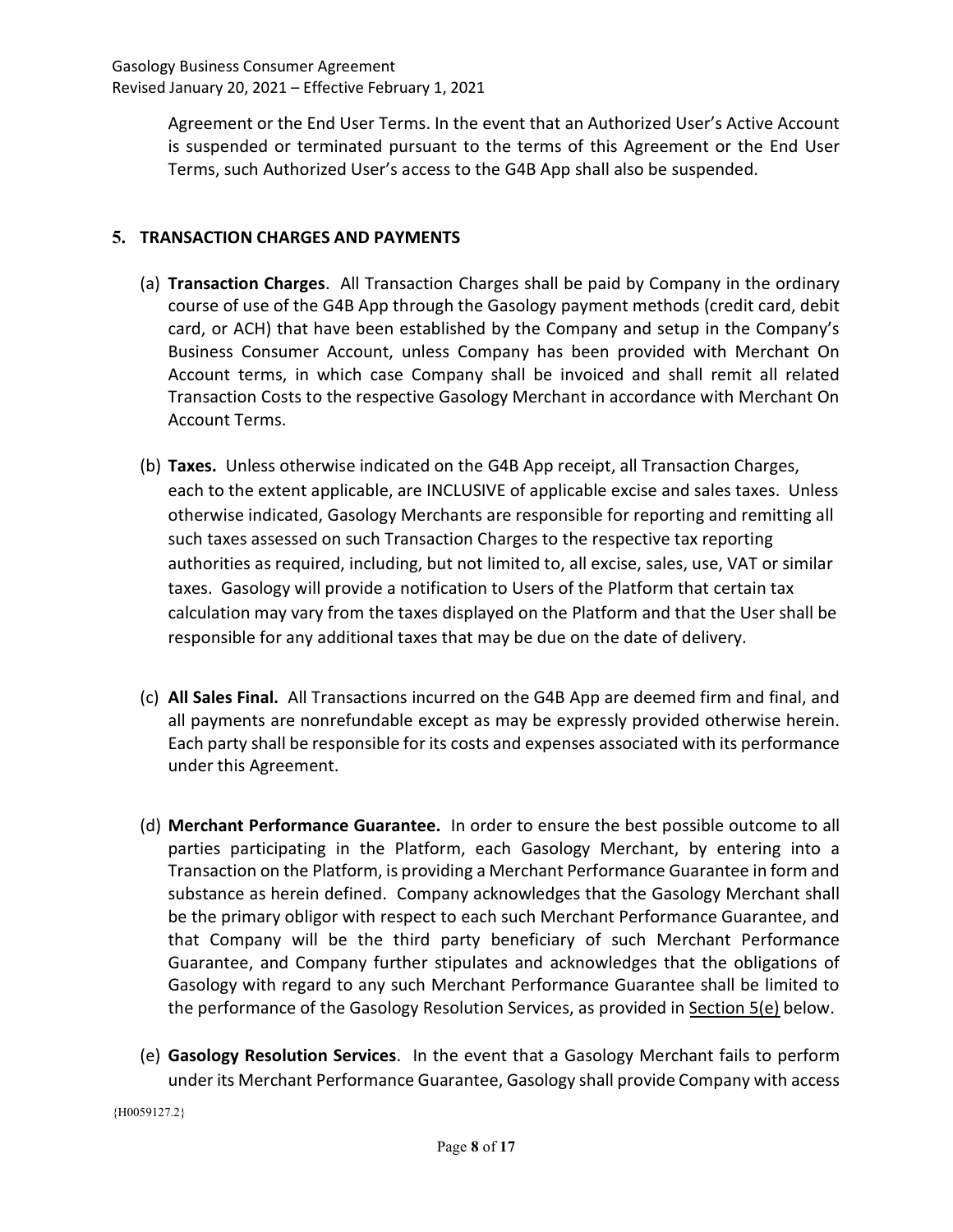to Gasology Resolution Services in which Gasology will assist in seeking to achieve Company satisfaction pursuant to the terms of this Agreement and the relevant Gasology Merchant Agreement. Gasology reserves the exclusive right to determine the appropriate methodology, amount and extent of services in its sole discretion. In no event, however, shall Gasology be responsible for a Gasology Merchants' failure to perform its Merchant Performance Guarantee, or any other obligation in connection with a Transaction. Company stipulates and agrees that the sole obligation of Gasology shall be to provide such Gasology Resolution Services to Company, without cost to Company, provided in no event shall Gasology be liable or responsible for the outcome of such Gasology Resolution Services. Company shall retain all rights to enforce the Merchant Performance Guarantee outside of the Gasology Resolution Services, provided that Company shall release, indemnify, defend and hold Gasology harmless from all loss, costs or expenses, including reasonable attorneys' fees, related to any disputes with a Gasology Merchant that is to be resolved outside of the Gasology Resolution Services herein provided.

- (f) On Account Terms. Certain Gasology Merchants may have been pre-qualified by Gasology to offer On Account payment terms to Gasology Business Consumers. Each such pre-qualified Merchant may offer such On Account terms, at each Merchant's sole discretion, to some of their business consumer accounts. In the event that Company is offered such On Account terms by a Gasology Merchant, the choice to elect to use any such terms by the Company is in the sole discretion of the Company. In the event that such On Account terms are offered by a Gasology Merchant to Company and Company elects to purchase Product on the G4B App under such On Account terms, the respective Merchant shall invoice Company directly for any Product Transactions initiated by the Company with such Merchant and the related payment for such Transaction Charges by Company shall be remitted directly by Company to the respective Merchant in accordance with the On Account terms offered and accepted by and between the respective Merchant and Company.
- (g) Suspension. Gasology reserves the right to immediately suspend Company's Business Consumer Account and all Authorized Users and Administrators in the event of any unpaid Transaction Charges by Company due for Transactions on the G4B App. Gasology further reserves the right to pursue any and all remedies available to it under applicable law, including reporting Company to applicable credit reporting agencies, in the event of any unpaid Transaction Charges hereunder. Reestablishing a Company's G4B App access after full payment such outstanding charges shall be at Gasology's sole discretion. All late payments shall accrue simple interest on the sum due from the date of such payment, at the lower of 3% per month or the maximum rate allowed by applicable law.

#### 6. PRIVACY AND DATA SECURITY.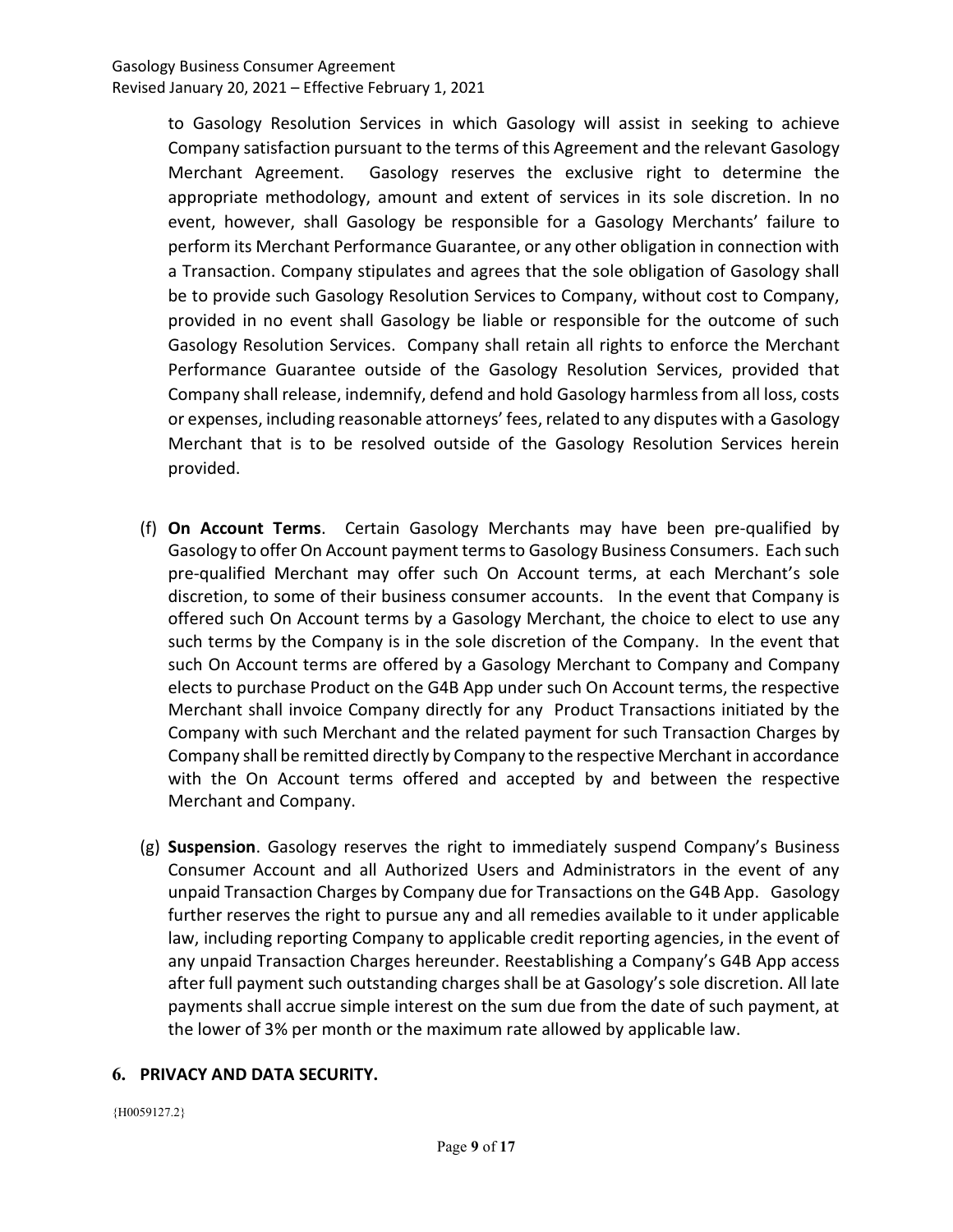- (a) Roles of Parties. Each party is an independent controller of the Linking Data. Company will provide Linking Data to Gasology, as required for the use of the G4B App, as provided in Section 4(c) of this Agreement.
- (b) Lawfulness. Company acknowledges that the linking process described in Section  $4(c)$ above requires a verification email to be sent to each Authorized User using the Linking Data, and Company agrees where necessary to have a legal basis for such processing and to inform the Authorized Users. Company consents to Gasology emailing such Authorized Users for the purpose of linking and establishing the Company's Business Consumer Account within the Authorized Users' Active Account.
- (c) Security. Gasology shall promptly notify Company in the event that Gasology learns or has reason to believe that an Information Security Incident has occurred in relation to the Linking Data. The notification will include: (1) the nature of the breach of security measures; (2) the types of potentially compromised Linking Data; (3) the duration and expected consequences of the Information Security Incident; and (4) any mitigation or remediation measures taken or planned in response to the Information Security Incident. Upon any such discovery, Gasology will (a) take all reasonable steps to investigate, remediate, and mitigate the effects of the Information Security Incident, and (b) provide Company with assurances reasonably satisfactory to Company that such Information Security Incident will not recur. Additionally, if and to the extent any breach by Gasology occurs in connection with an Information Security Incident as a result of a negligent act or omission of Gasology, and if Company reasonably determines that notices (whether in Gasology's or Company's name) or other remedial measures are warranted, Gasology will, at Company's request and at Gasology's cost and expense, undertake the aforementioned remedial actions.
- (d) Damages. Damages arising from Gasology's breach of this "Privacy and Data Security" section shall be subject to the limits of liability set forth in **Section 13**, except to the extent that such breach was caused by the gross negligence or willful misconduct of Gasology.

# 7. TERM AND TERMINATION

The term of this Agreement commences upon electronic acceptance of such terms as facilitated by the G4B App and continues until terminated in accordance with the terms of this Agreement. Unless earlier terminated under the terms hereof, either party may terminate this Agreement for any reason upon five (5) calendar days written notice to the other party. Such termination will not affect any previously agreed to Transaction on the Platform by Company and Company is obligated to perform all outstanding Transactions, and such Transactions shall remain subject to the terms of this Agreement, even after this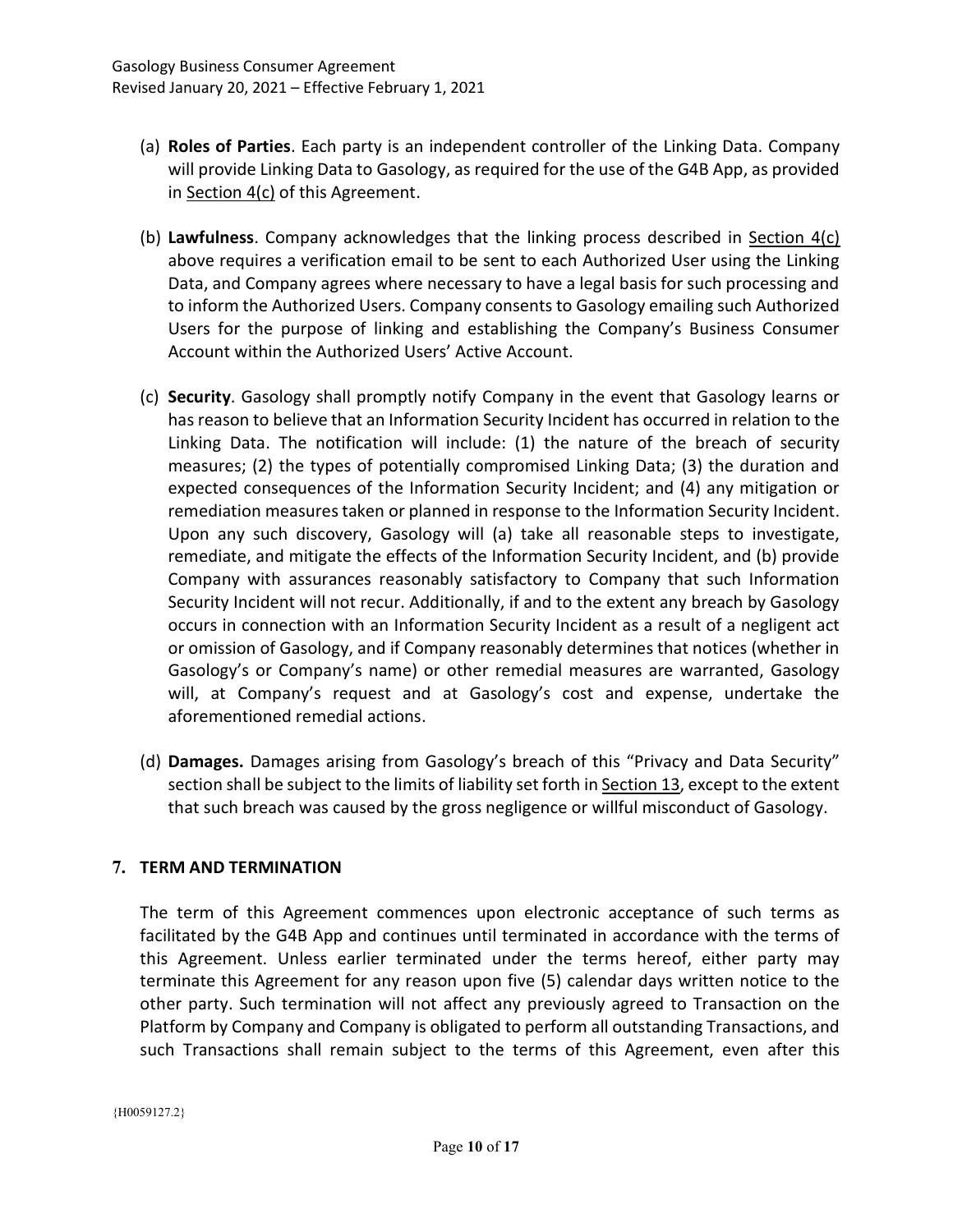Agreement terminates. Further, Company stipulates and agrees that all outstanding payment obligations of this Agreement shall expressly survive the termination of this Agreement.

#### 8. PROPRIETARY RIGHTS

- (a) License to Marks; Restrictions. The term "Marks" shall mean the trademarks, service marks, trade names, logos, slogans and other identifying symbols and indicia of either Company or Gasology, each a "Licensor". Each Licensor hereby grants the other party (Gasology or Company, respectively), each a "Licensee", solely during the Term, a limited, royalty-free, worldwide, non-exclusive, non-transferable, non-assignable license, without the right to sublicense, to use and display the Licensor's Marks. All use of a Licensor's Marks by Licensee will be in the form and format approved by Licensor, and Licensee will not modify Licensor's Marks without Licensor's prior written consent. All goodwill related to Licensee's use of Licensor's Marks shall inure solely to the benefit of Licensor. Marks will at all times remain the exclusive property of Licensor. Except as expressly set forth herein, Licensor does not, and shall not be deemed to, grant Licensee any license or rights under any intellectual property or other proprietary rights. All rights not granted herein are expressly reserved by Licensor. Licensor hereby grants Licensee the right to display Licensor's Marks throughout the Term in accordance with this Section: (i) on Licensee's website, and (ii) in any list of companies describing with whom Licensor has engaged in similar commercial, marketing or promotional activities, as long as such use is in compliance with Licensor's brand guidelines, if any. This right to use Licensor's Marks shall not require prior written approval and shall continue after this Agreement is terminated, unless Licensor provides Licensee with written notice that Licensor is terminating such right.
- (b) No Development. EACH PARTY ACKNOWLEDGES AND AGREES THAT THERE SHALL BE NO DEVELOPMENT OF TECHNOLOGY, CONTENT, MEDIA OR OTHER INTELLECTUAL PROPERTY BY EITHER PARTY FOR THE OTHER PARTY PURSUANT TO THIS AGREEMENT. Any development activities relating to any technology, content, media or other intellectual property must be the subject of a separate written agreement between Gasology and Company prior to the commencement of any such activities.
- (c) Ownership. Gasology and its Affiliates are and shall remain the owners of all right, title and interest in and to the G4B App, Gasology Platform, all other Gasology applications, and Gasology Personal Data (including, without limitation, Application Data) including any updates, enhancements and new versions thereof, all data related to the use of the G4B App and Gasology Platform(s), and all related documentation and materials provided or made available to Company or any proposed or current Authorized User in connection with this Agreement.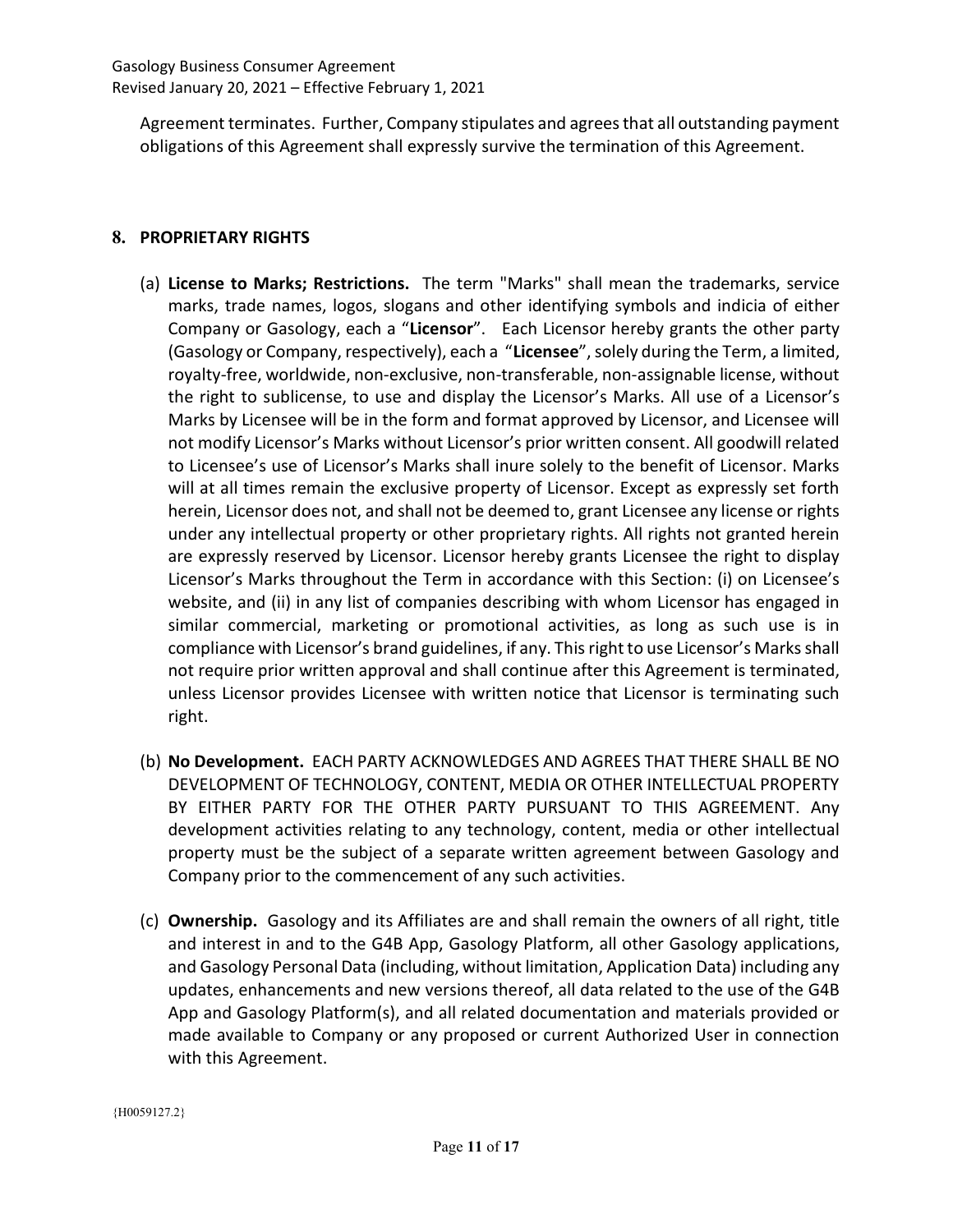(d) No Publicity. Other than as expressly set forth herein, neither party may use or reference the other party's name, logo, trademarks or service marks in a press release or otherwise without the prior consent of such other party in each instance.

#### 9. CONFIDENTIALITY.

The term "Confidential Information" shall mean any confidential or proprietary business, technical or financial information or materials of a party ("Disclosing Party") provided to the other party ("Receiving Party") in connection with this Agreement, whether orally or in physical form. However, Confidential Information shall not include information (a) previously known by Receiving Party without an obligation of confidentiality, (b) acquired by Receiving Party from a third party which was not, to Receiving Party's knowledge, under an obligation of confidentiality, (c) that is or becomes publicly available through no fault of Receiving Party, or (d) that Disclosing Party provides written permission to Receiving Party to disclose, but only to the extent of such permitted disclosure. Receiving Party agrees that (a) it will use Confidential Information solely for the purposes permitted under this Agreement and (b) it will not disclose the Confidential Information to any third party other than Receiving Party's employees or agents who are bound by obligations of nondisclosure and restricted use at least as strict as those contained herein. In the event Receiving Party receives a subpoena, administrative or judicial order, or any other request for disclosure of any Confidential Information of Disclosing Party, Receiving Party will give Disclosing Party prompt written notice of such subpoena, order or request and allow Disclosing Party to assert any available defenses to disclosure. Receiving Party will protect the Disclosing Party's Confidential Information in the same manner that it protects the confidentiality of its own proprietary and confidential information, but in no event using less than a reasonable standard of care.

#### 10. DISPUTE RESOLUTION.

(a) This Agreement shall be governed by and construed in accordance with the laws of the State of Louisiana, with venue being in New Orleans, Louisiana. Only in the event that Merchant shall request to Gasology in writing the application of different law, the parties agree in advance to use the substantive laws of either Texas or New York (in that order), and in such event venue shall correspond to the applicable law, such that venue will be in either Houston, Texas, or New York City, applicable. Any choice of law shall be without regard to the state's choice or conflict of law provisions. Any dispute, controversy, or any claim arising out of or relating to this Agreement, or the interpretation, enforceability, performance, breach termination or validity thereof, including, without limitation, this arbitration clause, must be solely and finally settled by confidential arbitration in in the applicable venue as specified above, in accordance with the Commercial Arbitration Rules of the American Arbitration Association. An award rendered in connection with arbitration pursuant to this Section shall be final and binding upon the parties, and any judgment upon such an award may be entered and enforced in any court of competent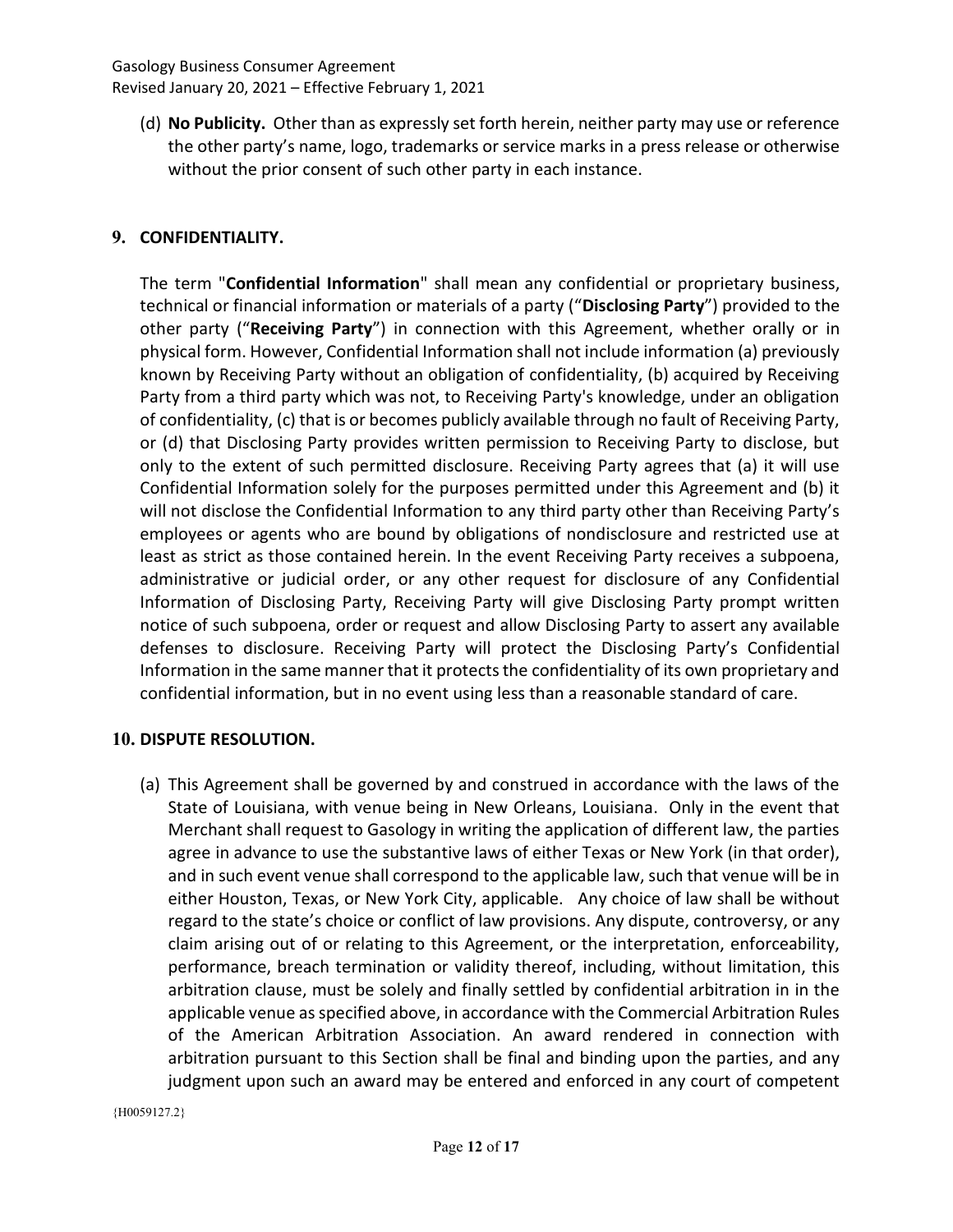jurisdiction. No provision of this Section limits the rights of a party to this Agreement to obtain provisional, injunctive, or ancillary remedies from a court of competent jurisdiction before, after or during the pendency of any arbitration.

(b) Neither party has the right to arbitrate on a class action basis any dispute, controversy, or claim arising out of or relating to this Agreement, or the interpretation, enforceability, performance, breach, termination, or validity hereof, including, without limitation, this arbitration clause.

# 11. WARRANTIES; DISCLAIMER.

- (a) Mutual Warranties. Each party hereby represents and warrants to the other party that (a) it has full power and authority to enter into this Agreement and perform its obligations hereunder, (b) such party's acceptance of this Agreement, as well as such party's performance of the obligations set forth in this Agreement, does not and will not violate any other agreement to which such party is a party, (c) it is duly organized, validly existing and in good standing under the laws of the jurisdiction of its origin, and (d) is in compliance and shall remain in compliance during the Term, with all applicable local, city, state, federal, national, and international laws, rules and regulations, including those relating to data protection, privacy, identity theft, data breach, consumer protection, and data security, and any applicable industry standards relating to privacy and data security.
- (b) Company Warranties. Company represents and warrants that (a) Company has all rights and consents, where necessary, to provide Gasology with Company Personal Data and any other information provided to Gasology hereunder; (b) Company will use Application Data solely for legitimate business purposes including business expense, processing, accounting, and budgeting purposes; (c) Company has all rights and permissions necessary to provide Gasology with the Linking Data and any other information provided to Gasology hereunder in connection with the Gasology Platform; and (d) Company has obtained legally-adequate consent from Authorized Users and Administrators as necessary to provide Gasology with any personally identifiable information in connection with the Gasology Platform; (e) Company will only share and provide access to Application Data to Company personnel who have a business need to access such Application Data; (f) Company will not, and will ensure that its Authorized Users, Administrators and representatives will not, disclose Application Data to any third party, unless expressly authorized in writing by Gasology, and who are in each case bound by privacy and security obligations regarding Gasology Personal Data at least as restrictive as those contained herein; (g) Company will not rent or sell Application Data for any purpose not authorized by Gasology; and (h) Company will not use Application Data in any way that harms Gasology or benefits a competitor of Gasology; and (i) Company's Marks, as may be provided to Gasology pursuant to this Agreement, do not and will not infringe or otherwise violate the intellectual property rights, rights of publicity or other proprietary rights of any third party. Company hereby represents that the individual accepting the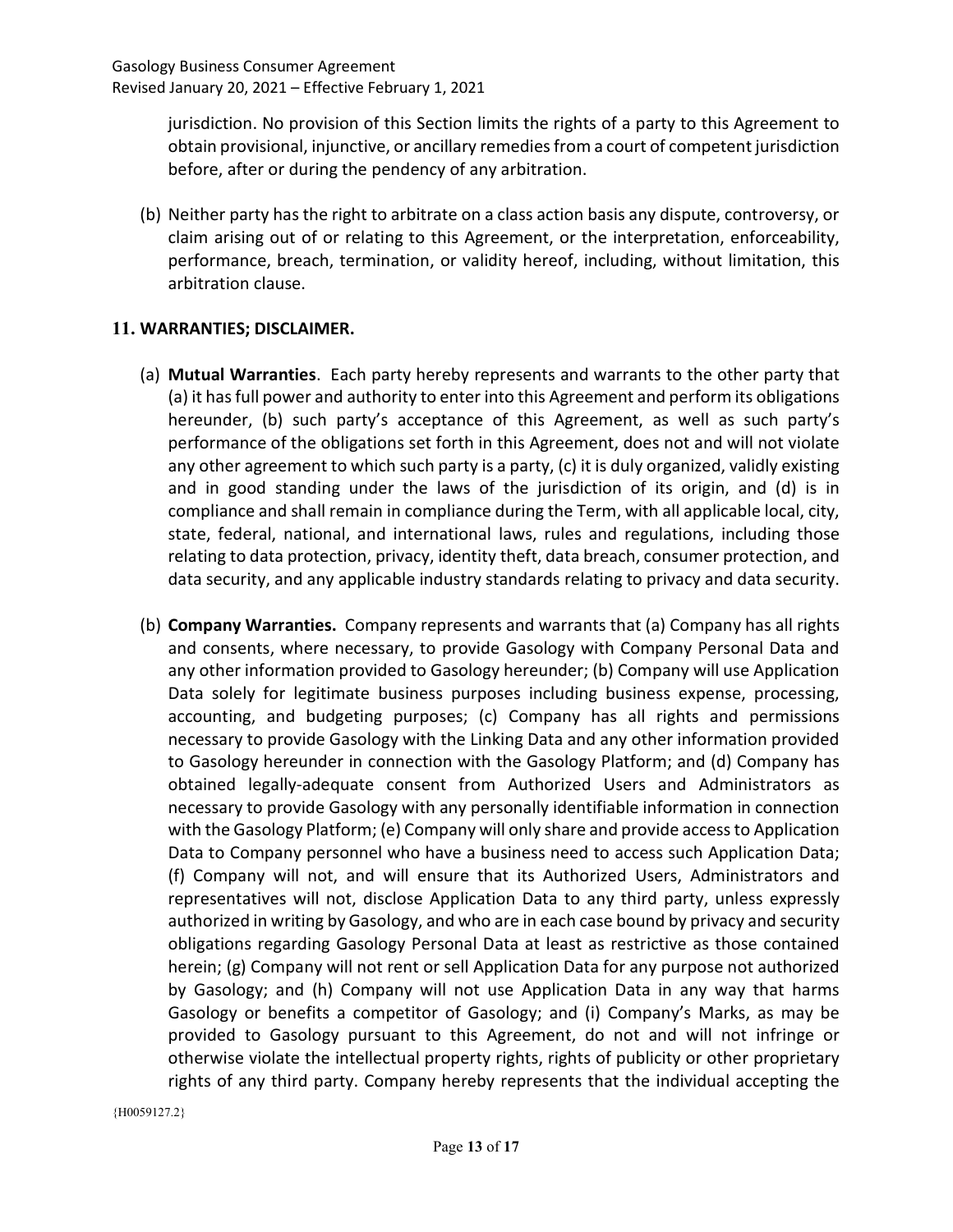terms of this Agreement is authorized by Company to bind, and does hereby bind, Company to the terms hereof.

(c) Disclaimer. EXCEPT AS MAY BE OTHERWISE EXPRESSLY PROVIDED HEREIN, GASOLOGY PROVIDES THE GASOLOGY PLATFORM AND G4B APP "AS IS" AND WITHOUT WARRANTY, EXPRESS OR IMPLIED. GASOLOGY DOES NOT WARRANT THAT THE FUNCTIONS CONTAINED IN THE GASOLOGY PLATFORM, G4B APP AND OTHER APPLICATIONS WILL MEET COMPANY'S REQUIREMENTS OR THAT THE OPERATION OF THE GASOLOGY PLATFORM, G4B APP AND/OR OTHER APPLICATIONS WILL BE UNINTERRUPTED OR ERROR FREE. GASOLOGY HEREBY DISCLAIMS ALL OTHER WARRANTIES WITH RESPECT TO THIS AGREEMENT, WHETHER EXPRESS OR IMPLIED, INCLUDING, WITHOUT LIMITATION, (A) ANY IMPLIED OR STATUTORY WARRANTIES COVERING THE GASOLOGY PLATFORM, THE G4B APP OR ANY OTHER APPLICATION, AND (B) ANY IMPLIED WARRANTIES OF MERCHANTABILITY, NON-INFRINGEMENT OR FITNESS FOR A PARTICULAR PURPOSE. COMPANY ACKNOWLEDGES AND AGREES THAT THE GASOLOGY PLATFORM IS A TECHNOLOGY SERVICE THAT ENABLES ACCESS TO PURCHASE MOTOR FUEL PRODUCTS PROVIDED BY INDEPENDENT THIRD-PARTY PROVIDERS. GASOLOGY IS NOT A MOTOR FUEL PROVIDER. GASOLOGY DOES NOT GUARANTEE AVAILABILITY OR QUALITY OF MOTOR FUEL PRODUCTS, ON-TIME DELIVERIES THEREOF, OR ANY OTHER ASPECTS OF THE PRODUCTS OR THE SERVICE LEVELS RELATED TO INDEPENDENT MOTOR FUEL PROVIDERS THAT MAY BE OBTAINED VIA THE GASOLOGY PLATFORM.

# 12. INDEMNIFICATION.

- (a) Company (the "Indemnifying Party") will indemnify, defend and hold harmless Gasology and its Affiliates and their respective directors, officers, employees, agents, successors and assigns (collectively, the "Indemnified Party"), against all claims, damages, losses and expenses (including reasonable outside attorney fees) with respect to any claims arising out of or related to (a) a breach (or claim that, if true, would be a breach) of any of the Indemnifying Party's obligations in this Agreement; (b) the infringement of a third party's intellectual property rights by the Indemnifying Party's acts or omissions, except in the case where any such infringement claims results from an Indemnified Party's use of such intellectual property rights in violation of any permission granted by the Indemnifying Party; and/or (c) any other third party claims made against the Indemnified Party due to the negligent acts or omissions (or claims of negligent acts or omissions) of the Indemnifying Party.
- (b) The Indemnified Party shall provide prompt notice to the Indemnifying Party of any potential claim subject to indemnification hereunder. The Indemnifying Party will assume the defense of the claim through counsel designated by it and reasonably acceptable to the Indemnified Party. The Indemnifying Party will not settle or compromise any claim, or consent to the entry of any judgment, without written consent of the Indemnified Party, which consent will not be unreasonably withheld. The Indemnified Party will reasonably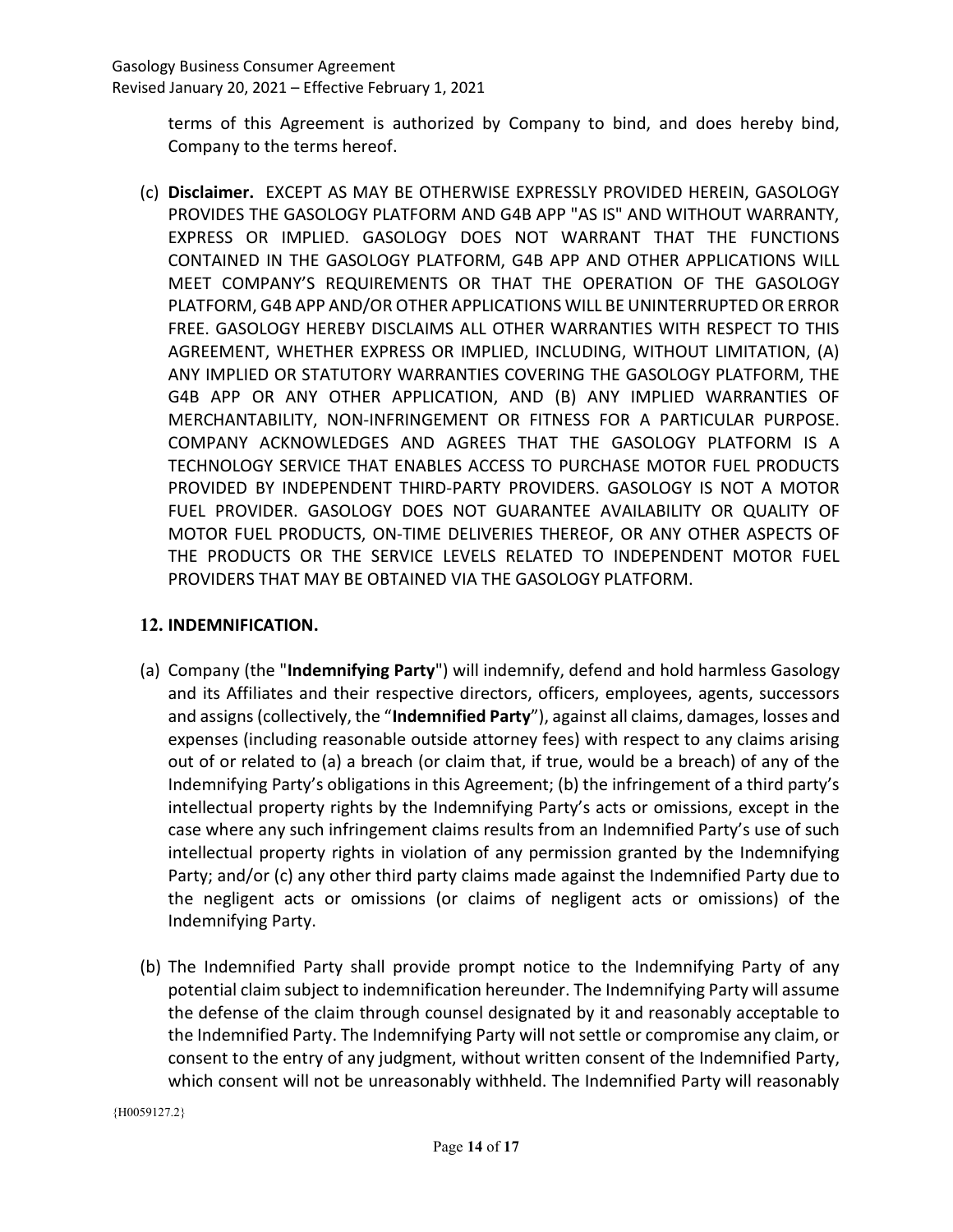cooperate with the Indemnifying Party in the defense of a claim, at Indemnifying Party's expense.

# 13. LIMITS OF LIABILITY.

OTHER THAN WITH RESPECT TO A PARTY'S INDEMNIFICATION OBLIGATIONS FOR THIRD PARTY CLAIMS, IN NO EVENT SHALL EITHER PARTY BE LIABLE TO THE OTHER FOR ANY INDIRECT, PUNITIVE, INCIDENTAL, EXEMPLARY, SPECIAL OR CONSEQUENTIAL DAMAGES, OR FOR LOSS OF BUSINESS OR PROFITS, SUFFERED BY THE OTHER PARTY OR ANY THIRD PARTY COLLECTIVELY ARISING OUT OF THIS AGREEMENT, WHETHER BASED ON CONTRACT, TORT OR ANY OTHER LEGAL THEORY, EVEN IF GASOLOGY OR COMPANY (OR THEIR AGENTS) HAVE BEEN ADVISED OF THE POSSIBILITY OF SUCH DAMAGES. OTHER THAN WITH RESPECT TO (i) A PARTY'S INDEMNIFICATION OBLIGATIONS, (ii) DAMAGES ARISING FROM EITHER PARTY'S BREACH OF ITS CONFIDENTIALITY OBLIGATIONS SET FORTH IN SECTION 7 HEREIN, OR, (iii) DAMAGES ARISING FROM EITHER PARTY'S BREACH OF THE REPRESENTATIONS OR WARRANTIES SET FORTH IN SECTION 9 HEREIN, IN NO EVENT SHALL EITHER PARTY BE LIABLE COLLECTIVELY UNDER THIS AGREEMENT FOR ANY DIRECT DAMAGES IN AN AMOUNT EXCEEDING THE GREATER OF (A) FIVE THOUSAND DOLLARS (\$5,000), AND (B) THE TOTAL AMOUNTS PAID OR PAYABLE BY A MERCHANT TO GASOLOGY HEREUNDER FOR PRODUCTS ORDERED AND/OR PURCHASED BY COMPANY IN THE TWELVE MONTHS PRECEDING THE INCIDENT THAT GAVE RISE TO THE LIABILITY.

# 14. MISCELLANEOUS.

- (a) Notices. Gasology may provide notices to Company by posting on the G4M App, email, or first-class mail. Company agrees to: (i) ensure that its contact and account information is current and correct, and (ii) promptly notify Gasology in writing of any changes to such information. Company acknowledges and agrees that Gasology will have no liability associated with or arising from Company's failure to maintain and supply Gasology with accurate contact information, including Company's failure to receive important information and updates about the services or this website. All notices to Gasology must be sent via recognized overnight courier or certified mail, return receipt requested, to: General Counsel, Gasology, LLC, 935 Gravier Street, Suite 1100, New Orleans, Louisiana 70112.
- (b) Entire Agreement. This Agreement sets forth the entire understanding and agreement between the parties hereto with respect to the subject matter hereof and supersedes all previous understandings and agreements between the parties, whether oral or written.
- (c) Press Release. Neither party will issue any press release regarding the Agreement unless mutually agreed upon in writing.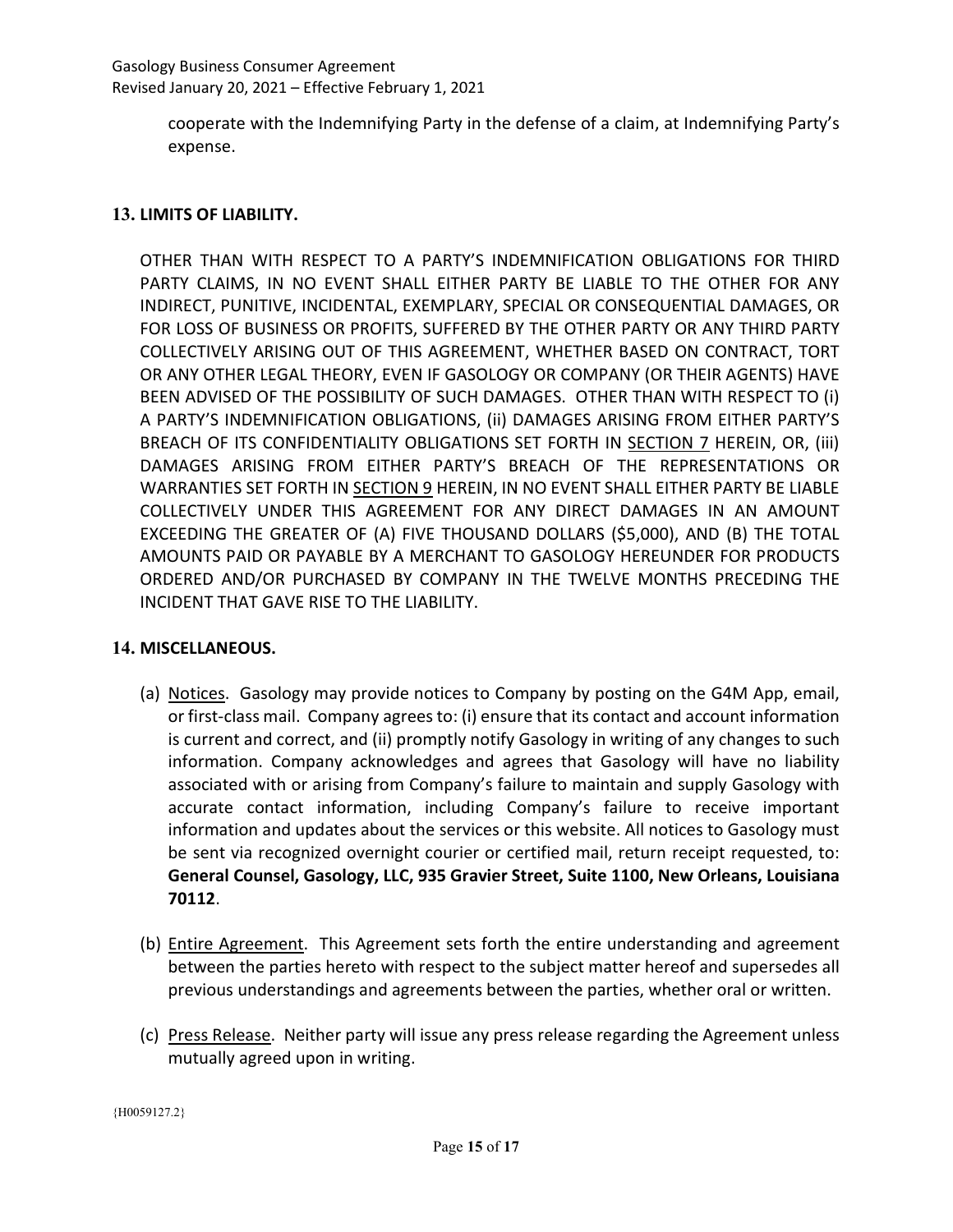- (d) Non-Waiver. No waiver by either party of any breach by the other party of any of the representations, covenants, warranties, terms, or conditions of this Agreement shall be construed as a waiver of any succeeding breach of the same or of any other covenant or condition hereof. No waiver shall have any effect unless it is specific, irrevocable and in writing.
- (e) Survivability. Any termination of this Agreement or suspension of access to the Platform will be without prejudice to the accrued rights of the parties as of the date of termination or suspension, and, additionally, Sections 8, 9, 10, 11, 12, 13, 14 of this Agreement will survive termination or suspension of the Agreement. If any provision of this Agreement is held or made invalid or unenforceable for any reason, such provision will not invalidate, void, or make unenforceable any other provision of this Agreement. The remaining terms and conditions shall remain in full force and effect, and the parties will negotiate in good faith to reform this Agreement in order to give effect to the original intention of the parties.
- (f) No Joint Venture. Nothing contained herein shall be deemed to establish a partnership, joint venture, association, or employment relationship between the parties.
- (g) No Third-Party Beneficiaries. Nothing expressed or implied in this Agreement is intended to create any rights, interests, obligations, or benefits, under this Agreement in any person other than the parties and their respective successors and permitted assigns.
- (h) Assignments. Company shall not assign, sublicense, or transfer the Agreement or any right or duty under the Agreement to another party, in whole or in part, without the prior written consent of the other party. Any assignment, transfer, or attempted assignment or transfer in violation of this Section 14(h) will be void and of no force or effect. Gasology may assign, sublicense or transfer this Agreement pursuant to any restructuring, merger, consolidation, amalgamation or purchase of all or substantially all of its assets.
- (i) Interpretation. Headings of sections are for convenience only and are not intended to affect the interpretation or construction of any other provision of the Agreement. Company has had an opportunity to obtain legal advice and to understand its risks in entering into this Agreement. No presumption shall arise or adverse inference be drawn by virtue of authorship, and each party hereby waives the benefit of any rule of law that might otherwise be applicable in connection with the interpretation of this Agreement, including but not limited to any rule of law to the effect that any provision of this Agreement shall be interpreted or construed against the party whose counsel drafted that provision.
- (j) Amendments. Upon prior notice, which may be provided by email, Gasology may periodically change this Agreement in accordance with Gasology's Update Procedures.